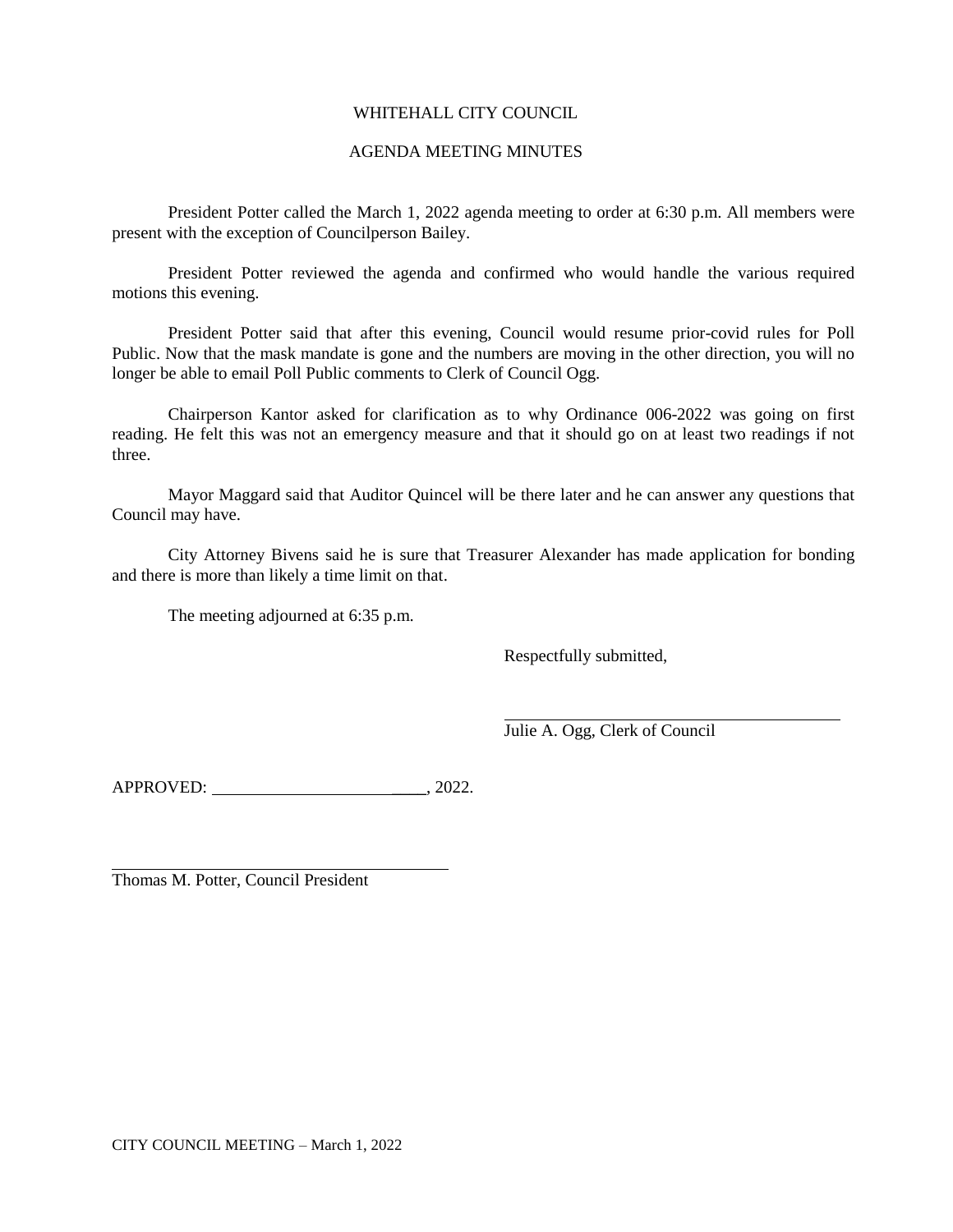## WHITEHALL CITY COUNCIL MEETING

## **MINUTES –** March 1, 2022

President Potter called the regular meeting of Whitehall City Council to order at 7:00 p.m. on Tuesday, March 1, 2022.

At President Potter's request, everyone rose for a moment of silence. Those assembled then recited the Pledge of Allegiance.

On roll call by the clerk, the following members of council were present:

Wes Kantor Jo Anna Heck Amy Smith Gerald Dixon Lori Elmore Karen Conison

Mr. Kantor moved to excuse the absent member and Ms. Elmore seconded the motion. There was no discussion. On a roll call vote, all members responded in the affirmative and Chairperson Bailey was excused.

## APPROVAL OF MINUTES:

Ms. Conison moved to approve the February 15, 2022, agenda and regular meeting minutes. Mr. Kantor seconded the motion. There was no discussion. On a roll call vote, all members responded in the affirmative and the minutes were approved as submitted.

## POLL PUBLIC:

Jeff Thoburn 466 Maplewood Avenue Whitehall, OH

With some in my family circle, and some folks in my social circles still dealing with the financial aftereffects of the Covid pandemic, and with the mayor's Fiscal Year 2022 Adopted Budget message alluding to financial uncertainty due to the Buckeye v. Kilgore work-from-home case still looming in the Ohio Supreme Court, Whitehall sees the timing as right to invest in major city building construction and to ask its property-owner residents to help fund it. It doesn't take a Warren Buffett to know that embracing density equates to increased demands on city services, or to know that tax incentive offerings have an effect on city finances. It would be interesting to know who here tonight will have any incentive, heck, have any opportunity, to partake of what will be the actual property tax receipts three decades from now on projects which are being TIF'ed today. Bottom line, having champagne tastes is for those who can afford champagne. Smart incremental development by regional builders with actual skin in the game in central Ohio is for beer-budget development gurus fostering main street hookah joints. Thank you.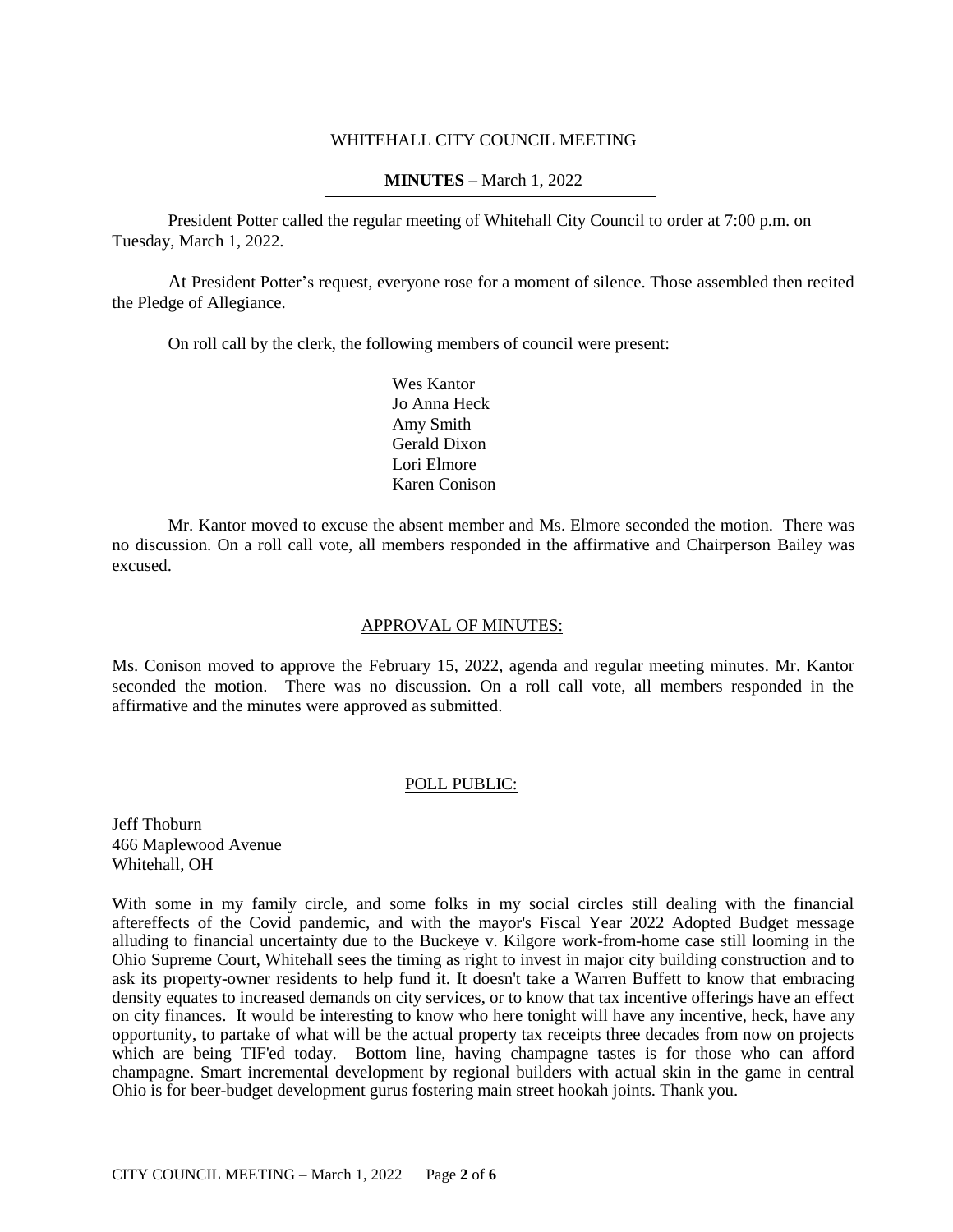## STANDING COMMITTEE REPORTS:

Administration and Financial Management – Chairperson Conison reported that the committee met last Tuesday and their minutes are on file. They will meet again next week, sometime after 6:30 p.m.

Community and Elder Advocacy – Chairperson Dixon reported that they met last Tuesday and their minutes are on file. They will meet again next week, sometime after 6:30 p.m.

Community Standards and Enforcement – Chairperson Smith reported that they met last Tuesday and their minutes are on file. They will meet again next week, sometime after 6:30 p.m.

Economic Development – Chairperson Kantor reported that they met last Tuesday and their minutes are on file. They will meet again next week, sometime after 6:30 p.m.

Infrastructure, Maintenance and Services – Chairperson Conison reported that they met last Tuesday and their minutes are on file. They will meet again next week, sometime after 6:30 p.m.

Public Safety – Chairperson Elmore reported that they met last Tuesday and their minutes are on file. They will meet again next week, sometime after 6:30 p.m.

Parks and Recreation – Chairperson Heck reported that they met last Tuesday and their minutes are on file. They will meet again next week, sometime after 6:30 p.m.

## OFFICIALS' REPORTS

Mayor Kim Maggard – she wanted to remind everyone of the State of the City on March 10, 2022 at Whitehall Community Park YMCA and she encouraged everyone to register on the city's website. This will be an in person event. She will have updates about everything that is going on in the City of Whitehall. This will be a fun positive environment.

City Administrator Zach Woodruff – was not present.

City Attorney Michael Bivens – the City Attorney's office prosecuted two hundred ten cases in the month of February. Of those two hundred ten of a criminal nature, Whitehall residents committed thirty and that is about fourteen percent.

City Auditor Steve Quincel – gave an update on HB 519. The testimony scheduled for today is postponed until next week. He asked for consideration on Ordinance 006-2022 and Ordinance 007-2022.

Public Safety Director Van Gregg – was not present.

Treasurer Shaquille Alexander– had no official report. He is working on getting his office caught up and reporting to Council his reports for December, January and February.

President Potter – advised there were no Official's Reports filed in the Council Office since the last meeting.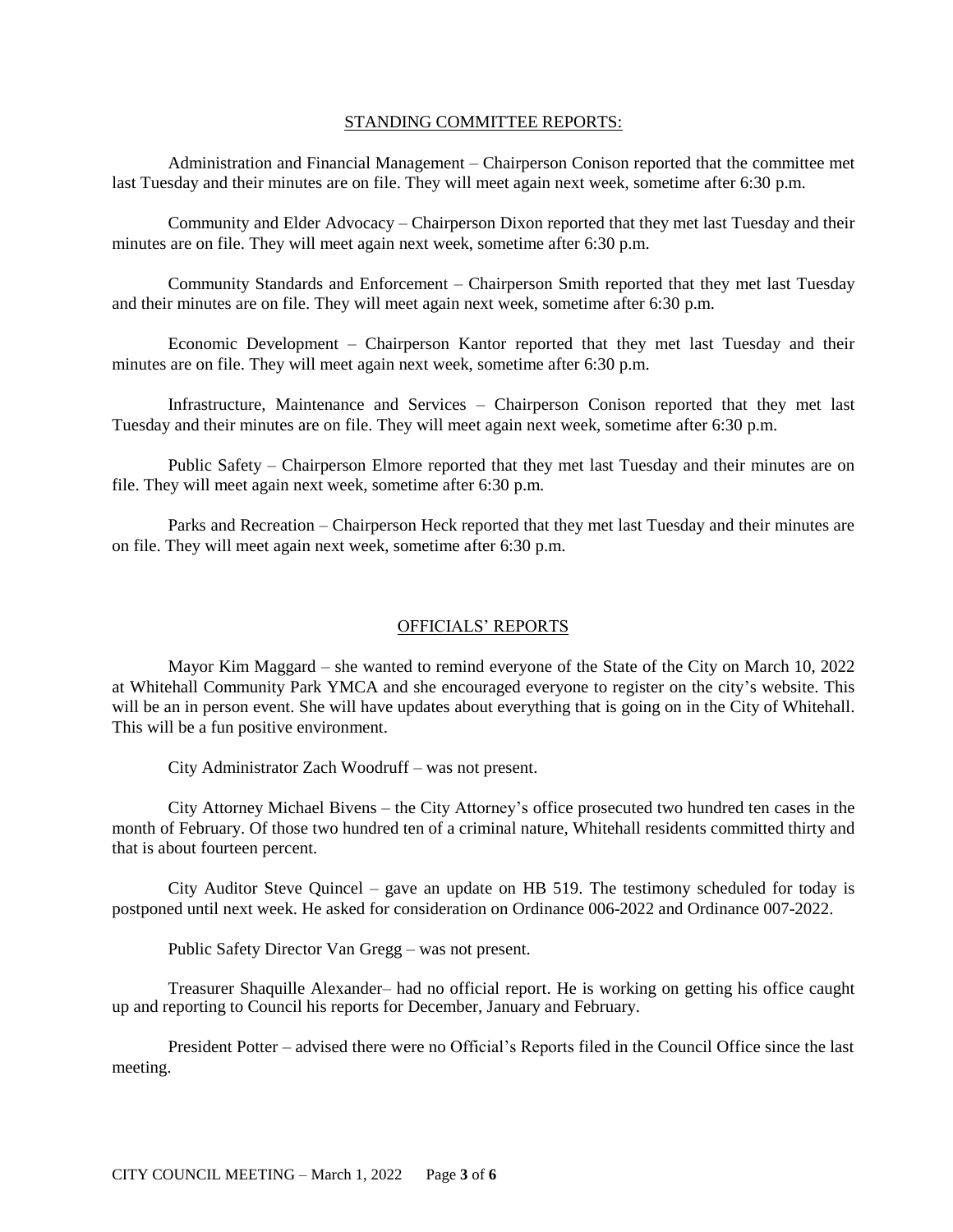### COMMUNICATIONS, PETITIONS AND CLAIMS:

There were no Communications, Petitions and Claims filed in the Council Office since the last meeting.

### VERIFICATION OF COPIES:

President Potter requested a roll call on whether each member of council received a copy of each item of legislation listed on the agenda prior to the meeting, including any add-on legislation. On a roll call vote, all members responded in the affirmative.

### THIRD READING:

## ORDINANCE NO. 005-2022 *was read by title only by President Potter:* AMENDING 143.15 (d)(1) TITLED EMERGENCY MEDICAL BILLING.

Ms. Conison introduced and moved to adopt Ordinance No. 005-2022 and Ms. Smith seconded the motion. There was no discussion. On a roll call vote, all members voted in the affirmative and Ordinance No. 005-2022 was adopted.

#### SECOND READING:

There was no legislation for Second Reading.

#### FIRST READING:

# ORDINANCE NO. 006-2022 *was read by title only by President Potter:* AMENDING 161.30 TITLED SURETY BONDS AND DECLARING AN EMERGENCY.

Ms. Conison introduced and moved to suspend the rules on Ordinance No. 006-2022 and Ms. Heck seconded the motion. There was no discussion. On a roll call vote, all members voted in the affirmative and Ordinance No. 006-2022 was suspended.

Ms. Conison moved to adopt Ordinance No. 006-2022 and Ms. Heck seconded the motion. There was no discussion. On a roll call vote, all members voted in the affirmative and Ordinance No. 006-2022 was adopted.

ORDINANCE NO. 007-2022 *was read by title only by President Potter:*

VOIDING AND RESCINDING CHAPTER 707 OF THE CODIFIED ORDINANCES OF THE CITY OF WHITEHALL TITLED "AMUSEMENT DEVICES".

ORDINANCE NO. 008-2022 *was read by title only by President Potter:*

AUTHORIZING AND APPROVING THE AMENDMENT OF THE CODIFIED ORDINANCES TITLED" FRINGE BENEFIT ENTITLEMENT", 161.24(B).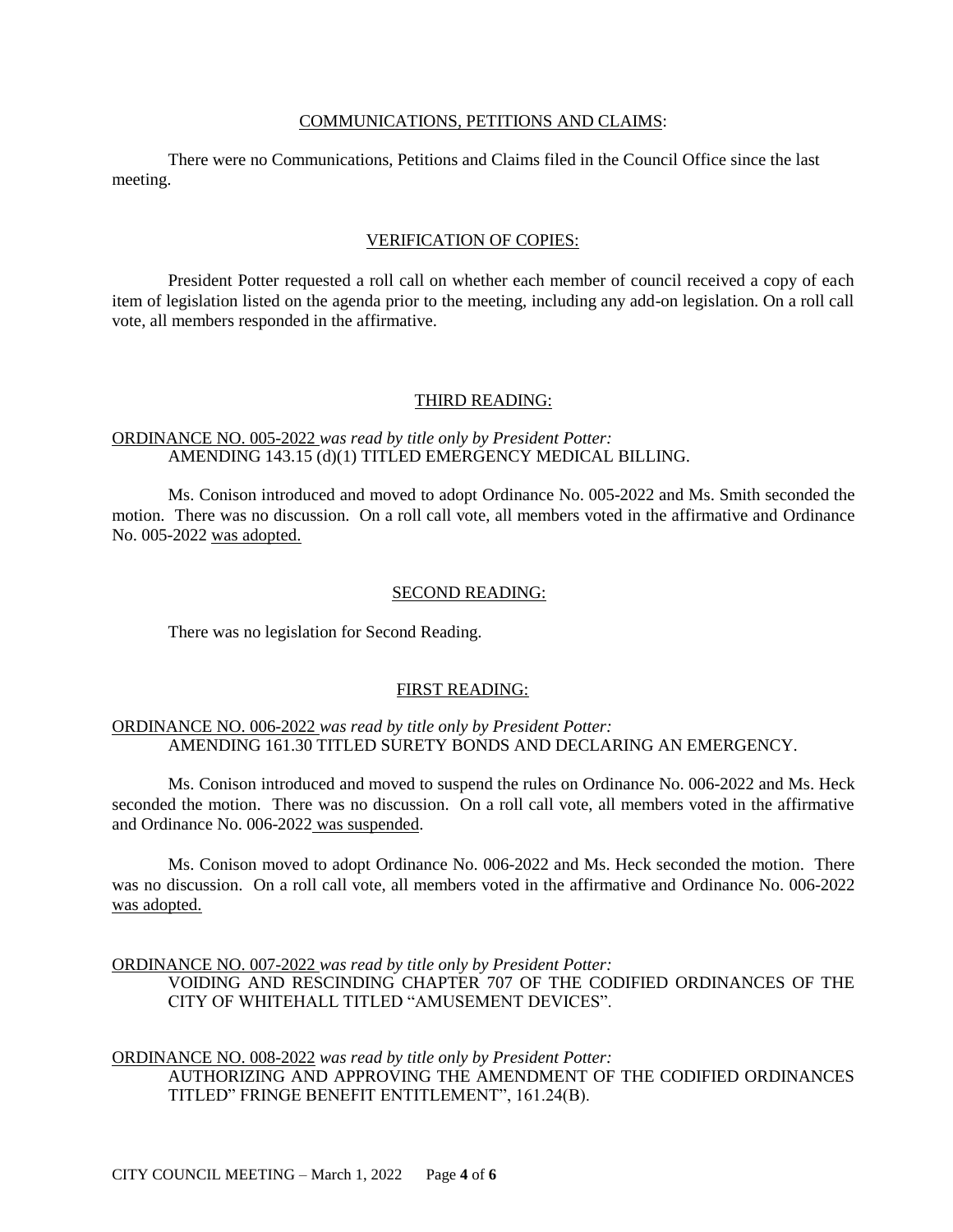## RESOLUTION NO. 010-2022 *was read by title only by President Potter:*

RESOLUTION CONFIRMING AN APPOINTMENT TO THE CENTRAL OHIO TRANSIT AUTHORITY BOARD OF TRUSTEES (COTA) BY THE MAYOR OF THE CITY OF WHITEHALL AND DECLARING AN EMERGENCY.

Mr. Kantor introduced and moved to suspend the rules on Resolution No. 010-2022 and Mr. Dixon seconded the motion. There was no discussion. On a roll call vote, Kantor, yes; Heck, yes; Smith, yes; Dixon, yes; Elmore, abstain; Conison, yes and Resolution No. 010-2022 was suspended.

Mr. Kantor moved to adopt Resolution No. 010-2022 and Mr. Dixon seconded the motion. There was no discussion. On a roll call vote, Kantor, yes; Heck, yes; Smith, yes; Dixon, yes; Elmore, abstain; Conison, yes and Resolution No. 010-2022 was adopted.

#### RESOLUTION NO. 011-2022 *was read by title only by President Potter:*

DESIGNATING A PORTION OF VARIOUS PARCELS ALONG BROAD STREET AND HAMILTON ROAD AS CITY OF WHITEHALL PERMANENT AND TEMPORARY RIGHT-OF-WAY, AS SHOWN AND DESCRIBED IN THE ATTACHED EXHIBIT AND LABELED AS WD'S AND T'S.

### POLL PUBLIC:

No comments at this time.

### COMMUNITY DATE BOARD:

Chairperson Elmore said there is a blood drive on March 10, 2022, from one to seven p.m. at the Whitehall Fire Department.

Chairperson Heck said soccer sign-ups for the Whitehall Parks and Recreation Department could be found online at the city's website.

Chairperson Conison said to save the date of April 9, 2022 for the Easter egg hunt. Fill the egg date will be forthcoming soon.

#### POLL COUNCIL:

Chairperson Kantor thanked everyone for watching and coming in tonight. He expressed his thanks to Bob Straits for his many years running Whitehall Youth sports. He has been instrumental in making the league what it is today.

Chairperson Heck thanked everyone for watching and coming in tonight. She thanked Jeff Thoburn for his Poll Public.

Chairperson Smith thanked everyone for watching and coming in tonight.

Chairperson Dixon thanked the one person who came in tonight and those watching from home. He has been in that position many times. He thanked Mr. Thoburn not just for his poll public today but also for